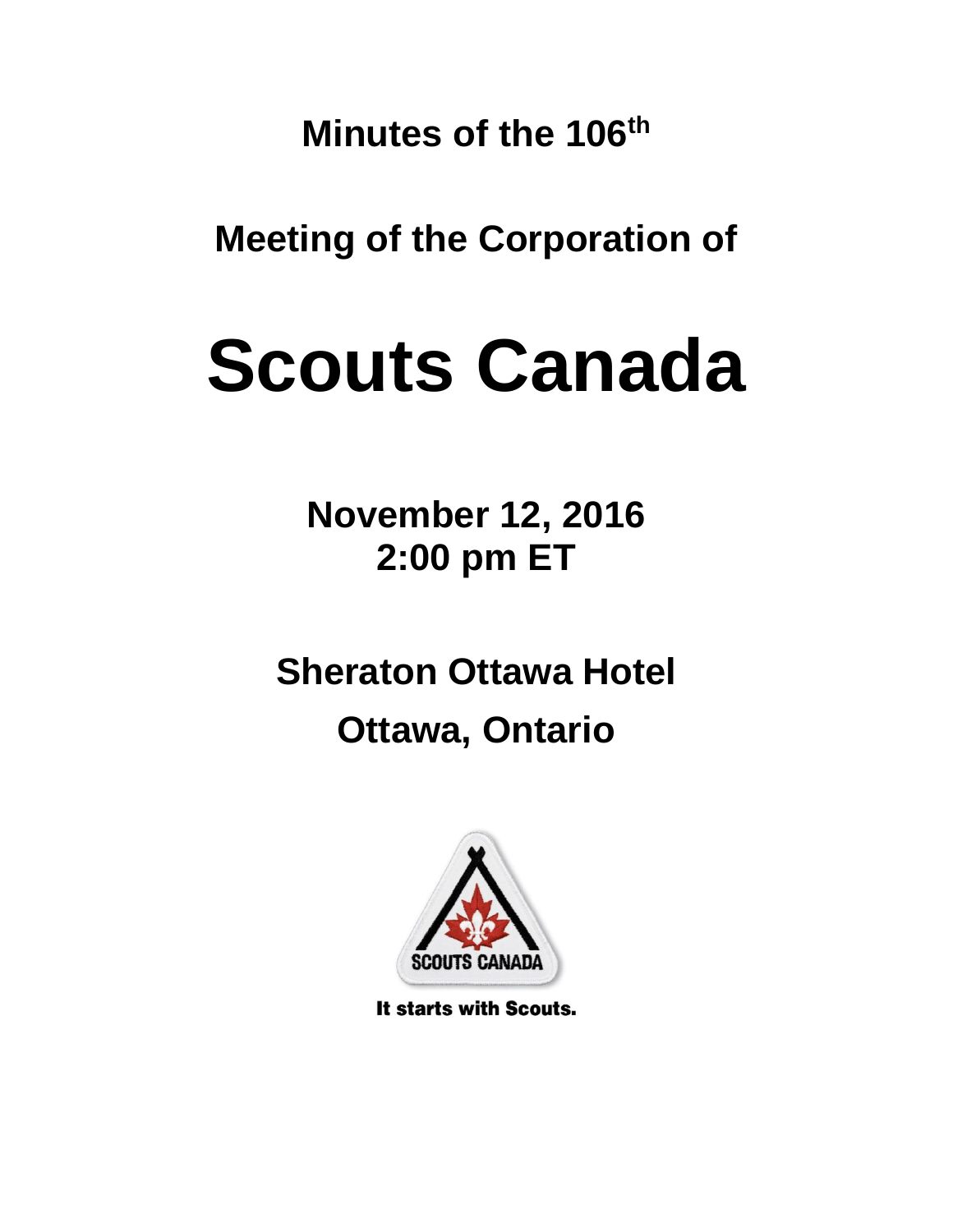# **NO. 1 WELCOME:**

J. Anderson, Chair of the Board, welcomed the members to the 106<sup>th</sup> meeting of the Corporation of Scouts Canada.

Voting Members were provided with a brief overview of voting instructions prior to proceeding with the business of the meeting. Online votes would be displayed on the screen in the room; Returning Officers were identified to those present.

# **NO. 2 INVOCATION AND GONE HOME:**

Darren Thomson, Member of the Board of Governors, read the list of Scouters who had Gone Home during the Scouting year.

| Linda Janes                 | 4th Grand Falls, Newfoundland Council                                                                                                                             |  |
|-----------------------------|-------------------------------------------------------------------------------------------------------------------------------------------------------------------|--|
| <b>Brendan Gerard Flynn</b> | 15 years of Service with 1st Okanagan Mission Scout Group in the<br>Central Okanagan Area in Cascadia Council                                                     |  |
| R.Kirby Bunnell             | Started as a youth and was an active Scouter for over 35 years.<br>5th Langley Scout Group, Langley District and Nicomekl Area in<br><b>Fraser Valley Council</b> |  |
| <b>Tom Stewart</b>          | Began Scouting as a Cubmaster in 1947 in Vancouver and joined<br>the 1st Canadian Baden-Powell Guild in 1994 in Pacific Coast<br>Council                          |  |
| <b>Connor Rivers</b>        | Former Beaver Scout, Cub Scout and Scout with the 85 <sup>th</sup> Toronto<br>Scout Group in Greater Toronto Council                                              |  |
| Colin Egato                 | Group Commissioner, 208 Lymburn, Northern Lights                                                                                                                  |  |
| Edie Hesson                 | Member of the Northern Lights Heritage Committee18th                                                                                                              |  |
| Greg Kuran                  | Past President, Chinook Scouts Foundation                                                                                                                         |  |
| Annie Hurd                  | <b>Former Chinook Scouts Employee</b>                                                                                                                             |  |
| <b>Bert Haynes</b>          | 18th ANFVO, Chinook Council                                                                                                                                       |  |
| Peter Goddard               | Former Scouts Canada Employee                                                                                                                                     |  |

Moment of Silence

# **NO. 3 SPECIAL CORRESPONDENCE AND REGRETS:**

Andrew Price, Executive Commissioner & CEO, informed the members that no special correspondence had been received.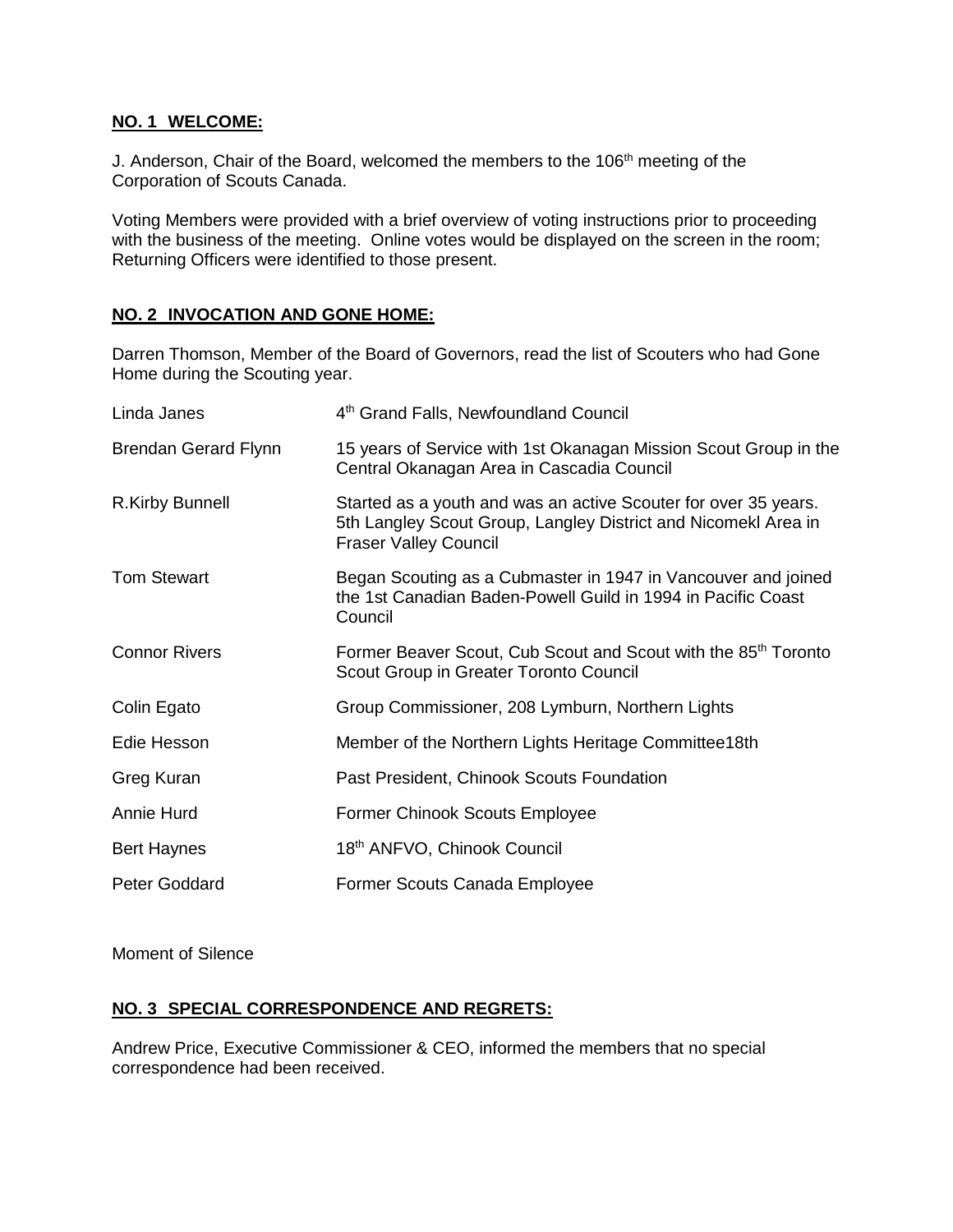Regrets were received from Consiglio Di Nino, David Huestis, Andrew Molson, and Craig Kielburger, Honorary Officers of Scouts Canada.

# **NO. 4 APPROVAL OF THE MINUTES:**

Andrew Price, Executive Commissioner & CEO

# **MOTION:**

**That the Minutes of the 105th Meeting of the Corporation of Scouts Canada on November 14, 2015, as circulated, be approved.**

**Moved: Andrew Price Seconded: Erica Saccary Motion Carried** 

# **NO. 5 SAFETY MOMENT:**

Christian Nielsen, Member of the Board of Governors, shared a safety moment.

# **NO. 6 REPORT FROM THE BOARD OF GOVERNORS**

J Anderson, Chair of the Board, presented a report on behalf of the Board of Governors.

# **MOTION: Moved that the Report of the Chair of the Board to the Members be accepted.**

| <b>Moved: J Anderson</b> | <b>Seconded: Alicia Hallonquist</b> | <b>Motion Carried</b> |
|--------------------------|-------------------------------------|-----------------------|
|--------------------------|-------------------------------------|-----------------------|

# **NO. 7 REPORT FROM THE NATIONAL KEY 3:**

John Estrella, National Commissioner Caitlyn Piton, National Youth Commissioner Andrew Price, Executive Commissioner & CEO

**MOTION: Moved that the Report of the National Key 3 to the Members be accepted.** 

**Moved: Caitlyn Piton Seconded: Doug Reid Motion Carried** 

# **NO. 8 REPORT OF THE NOMINATING COMMITTEE**

Steve Kent, Past Chair presented the Report of the Nominating Committee.

# **NO. 9 ELECTIONS OF OFFICERS AND MEMBERS:**

### **MOTION:**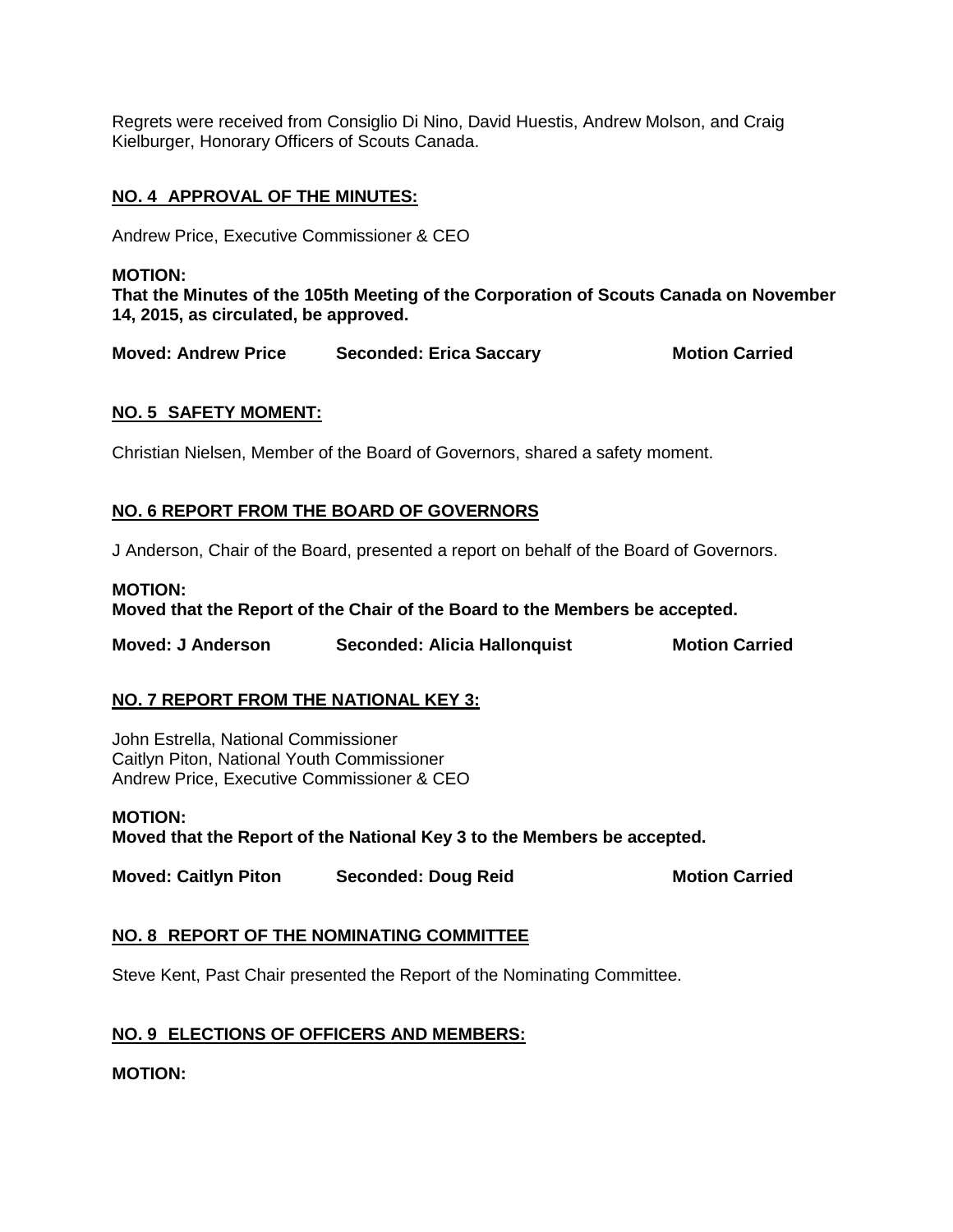**Mr. Chair, I would like to move the approval by the Voting Members of the Nominating Committee's recommendation for**

- **J Anderson of Oakville ON as Chair of the Board**
- **Chris von Roretz of Dorval QC as Vice, Chair – Strategic**
- **Abigail Ma of Vancouver BC as Vice, Chair – Finance**
- **John Estrella of Markham ON as National Commissioner**
- **Caitlyn Piton of Mission BC as National Youth Commissioner.**

**Moved: Steve Kent Seconded: Blair Sparkes Motion Carried**

**I would like to move the approval by the Voting Members of the Nominating Committee's recommendation of Mark Josselyn as the Honourary Legal Counsel, Andrew Price as Executive Commissioner & CEO, and Stephen Kent of Mount Pearl NL as the Past Chair of the Board to be Officers of the Scouts Canada Corporation.** 

**Moved: Paul Langlois Seconded: Andrew Obee Motion Carried** 

**Mr. Chair, consistent with Partners for Canadian Scouting Agreement signed by Scouts Canada on September 21, 2012, I would like to move approval by the Voting Members of the Nominating Committee's recommendation of Jean-Francois Labrosse as the representative of l'Association des Scouts du Canada on Scouts Canada's Board of Governors.**

**Moved: Steve Kent Seconded: Ken Hermiston Motion Carried** 

**Mr. Chair, Article V (b) 8 of the By-Law outlines the requirement for representation from Saskatchewan/ Manitoba. As such, I would like to move approval by the Voting Members of the Nominating Committee's recommendation of Brigitta Schuler from Manitoba.**

**Moved: Steve Kent Seconded: Brenda Sweeney Motion Carried** 

Given that there were 10 nominations for 7 remaining Member-at-Large positions, Steve confirmed that an election was required. He noted for Voting Members that the Bylaw requires at least one additional youth member and one member from Alberta/NWT. As such, the youth and the nominee from Alberta/NWT with the highest number of votes would be elected. The additional 5 Member-at-Large positions will be filled by those nominees achieving the highest overall vote counts during the election.

Voting was conducted, then the Returning Officers and Chief Elections Officers collected and counted the ballots.

**Following the counting of the ballots, Chris Pike the Chief Elections Officer presented the results of the election to the Chair. The Chair announced that the following individuals had been elected as Members of the Board: Katie Beers (NB), Adam Benson (ON), Robert Craddock (AB), Andrew Obee (ON), Brenda Sweeney (ON), Richard Thomas (ON) and Norm Williams (ON).** 

**MOTION:**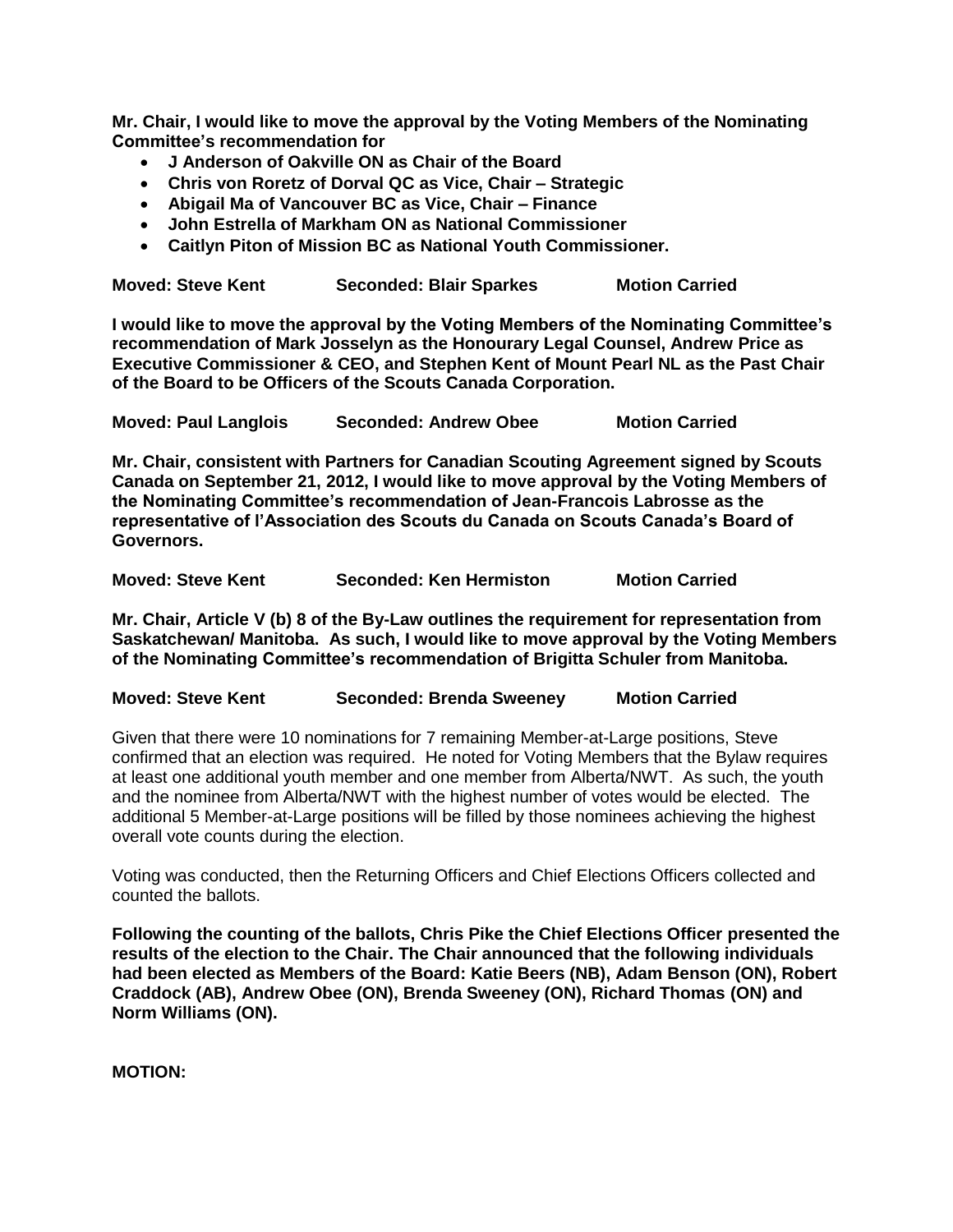**Moved that the Voting Members approve the Nominating Committee's recommendation respecting the election of the 7 Honorary Officers with voting rights, and the 128 Honorary Members non-voting of the Scouts Canada Corporation.** 

**Moved: Steve Kent Seconded: David Chezzi Motion Carried** 

# **NO. 10 SELECTION OF VOTING MEMBERS TO SERVE ON THE NOMINATING COMMITTEE:**

The Chair received the following nominations from the floor: Darren Thomson, Erica Saccary, Evelyn Robertson, Elizabeth Smith Windsor, Riley Dunn and Jake Forsyth.

Following the counting of the ballots, Chris Pike the Chief Elections Officer announced the results of the vote: Darren Thomson, Riley Dunn and Jake Forsyth were elected to the Nominating Committee.

# **NO. 11 MOTIONS PRESENTED TO THE MEMBERS ON BEHALF OF THE BOARD:**

J Anderson confirmed that there were no motions to be presented to the Members.

# **NO. 12 ADOPTION OF AUDITORS REPORT AND FINANCIAL STATEMENTS:**

Leona Harari, Vice-Chair Finance, presented the Auditor's Report for the Scouts Canada National Operation.

### **MOTION:**

**Move that the Auditor's Report for the Scouts Canada National Operation dated November 11, 2016 be accepted; and that the financial statements of the National Operation of Scouts Canada for the year ending August 31, 2016 be accepted.**

**Moved: Leona Harari Seconded: Justin Chenier Motion Carried**

# **NO. 13 RECOMMENDATION APPOINTMENT OF AUDITORS FOR 2016/2017:**

**MOTION:**

**Moved that the firm of KPMG be appointed as Auditors for the National Operation for the year ending August 31, 2017.**

**Moved: Steve Kent Seconded: Shaun Donald Motion Carried** 

# **NO. 14 ADOPTION OF THE ANNUAL REPORT YEAR ENDING AUGUST 31, 2016:**

Leona Harari, Vice-Chair Finance, presented the Annual Report.

**MOTION:**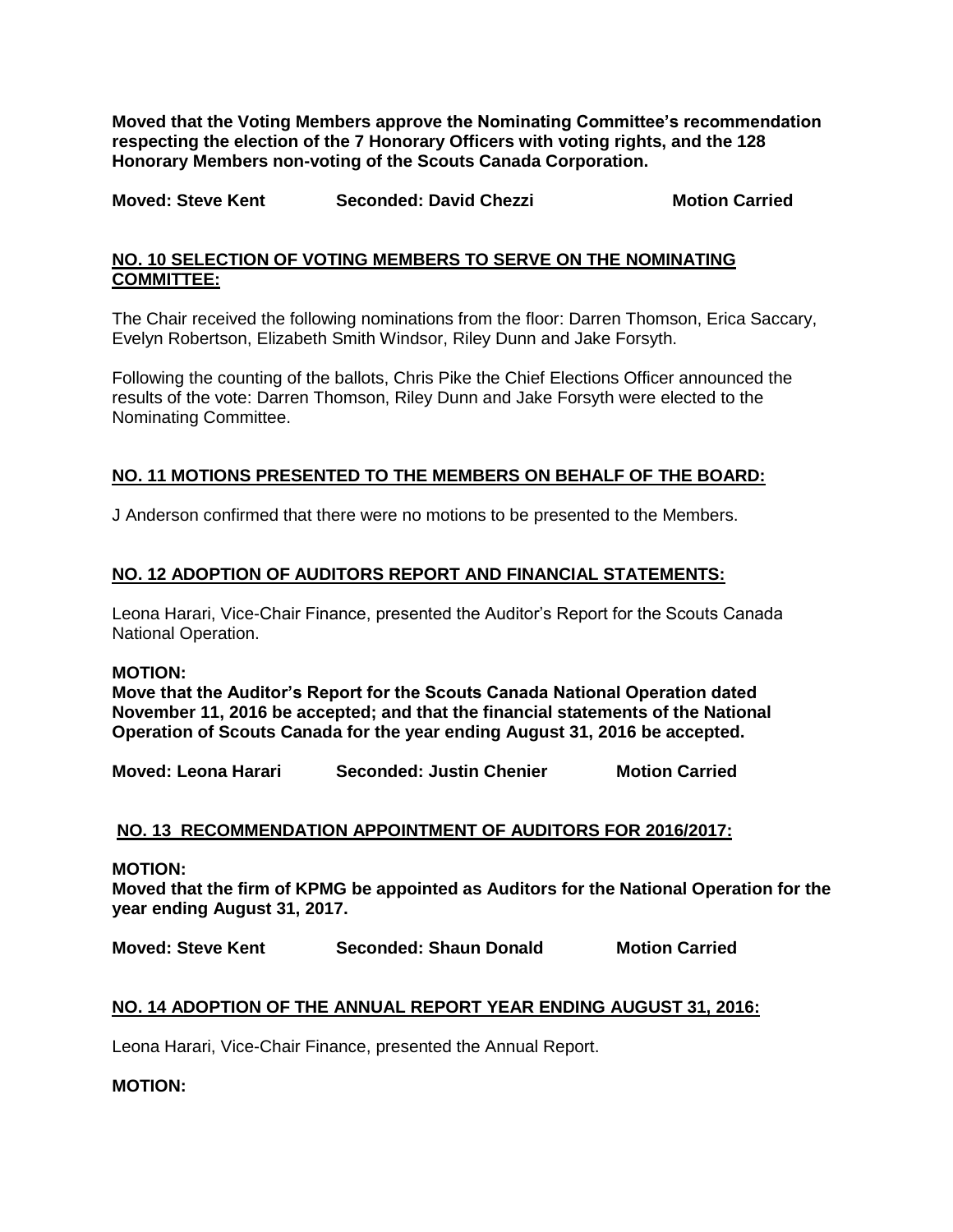**Moved that the Annual Report of the National Operations of Scouts Canada for the year ending August 31, 2016, be adopted.**

**Moved: Leona Harari Seconded: Ashley Guay Motion Carried**

# **NO. 15 TRIBUTE TO VOLUNTEERS:**

Laura Jarvis, Deputy National Commissioner

# **MOTION:**

**I've been given the distinct honour to pay tribute to our volunteers – these are the dedicated people who believe in all work and no pay. They are unsung heroes who share their time, talent and energy to inspire and help young people become confident, contributing citizens of Canada. I ask that we take this occasion to recognize and thank them for their contributions to Scouts Canada.**

**Moved: Caitlyn Piton Seconded: John Estrella Motion Carried** 

# **NO. 16 APPRECIATION TO SPONSORS AND PARTNERS IN SERVING CANADIAN YOUTH:**

John Chow, Board of Governors Member

# **MOTION:**

**On behalf of Scouts Canada, I would like to extend our sincere and grateful appreciation to all of our Sponsors/Partners across this great nation, who support and dedicate themselves to aiding us to fulfill our Mission to Canadian youth.**

**Moved: John Chow Seconded: Karen Tse Motion Carried** 

# **NO. 17 OTHER BUSINESS:**

The Chair invited Mark Chalouhi, President of l'Association des Scouts du Canada, and Mike Burke, National Guildmaster – Canadian Fellowship of BP Guilds to bring greetings.

Confirmation of Acts

### **MOTION:**

**Be it resolved that all acts, by-laws, proceedings, appointments, elections, and payments enacted, made, done and taken by the Board of Governors and the National Leadership Team members since the last annual meeting of the Corporation, referred to in the minutes of these bodies, of the Annual General Meeting or of the Annual Report, or in any way connected with the day-to-day business of the Corporation, are hereby approved and confirmed.**

| Moved: Leona Harari | Seconded: Deanna DiVito | <b>Motion Carried</b> |
|---------------------|-------------------------|-----------------------|
|                     |                         |                       |

The Chair thanked all who played a role in the Annual General Meeting.